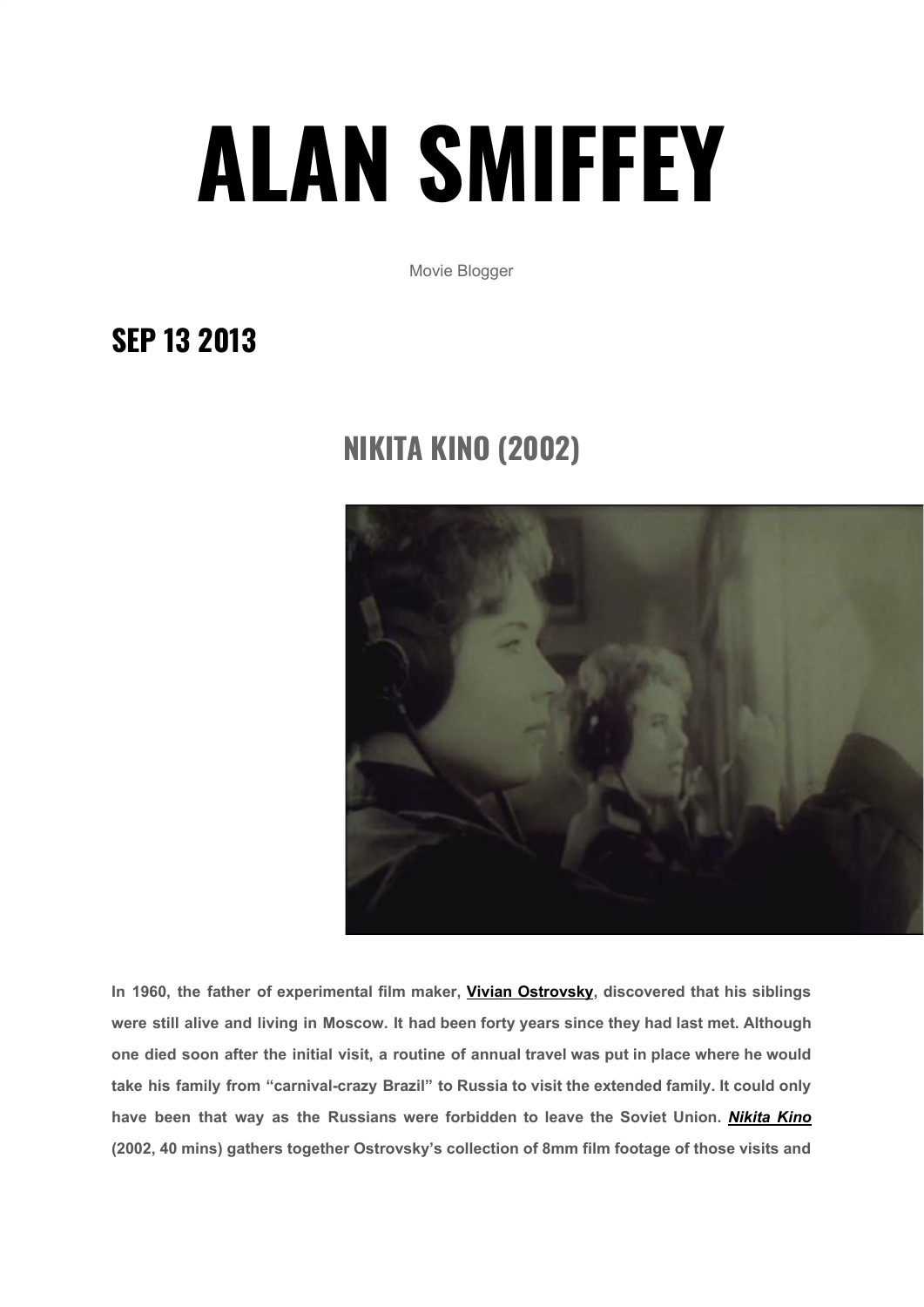**mixes it with other film media to create a video collage that's somewhere between a memoir and a travelogue.**

**Her old footage is not that interesting. People sit on benches and chat; take food from the** oven; or sit about on grass, smiling at the camera. We never know who is who, and it doesn't **really matter as Ostrovsky instead elects to provide a voiceover narrating what was going on at the time. Early on, as she describes how the relatives' warmth helped extinguish the sense of claustrophobia and paranoia the situation created, we see the first instance of other footage enhancing the narrative. Tape reels recording and a room of women listening in on headphones and scribbling away. And Ostrovsky's recollection of "a raincoat man" tailing them shows that, though not entirely noticeable, surveillance was happening.**

**The breadth of surplus footage used is impressive. Films, news reels, documentary, music, propaganda, and other found footage. The extensive use hides that there likely wasn't much family footage, but it is cleverly used to either riff on a theme from Ostrovsky's narrative or to slyly undercut it with contradictions. In a country** *sans* **advertising but replete with** propaganda, we see what we are meant to see. In a clip from a Soviet movie, we are allowed to **see its players dressed up to echo western cinema, albeit showing off how Soviet ideals make the more utopian society. But this propaganda is swept away ("The outside was never like the inside. What you saw in the shop window could never be found inside.") to show us what lay underneath the falsehoods.**

**Beginning with ramshackle Soviet housing,** *Nikita Kino* **continues lifting the veil on Soviet society — restaurants, dance halls, and industry — with supplementary footage and recollections. The contemporary space race is seen, and it's sometimes a wonder how they** got a man into space with all the parading that had to be done, both military and athletics. And **while there are positives about the society — women being able to work any career; to divorce and have abortions — there are darker elements too, most notably that Ostrovsky's family passports carried 'Jewish' as a nationality and, two decades on from the Holocaust, segregation was still a way of life:**

**Jews had to be smart to get into kindergarten. Bright to get into the best schools. Brilliant to get into the right universities. And supermen to be allowed a military career.**